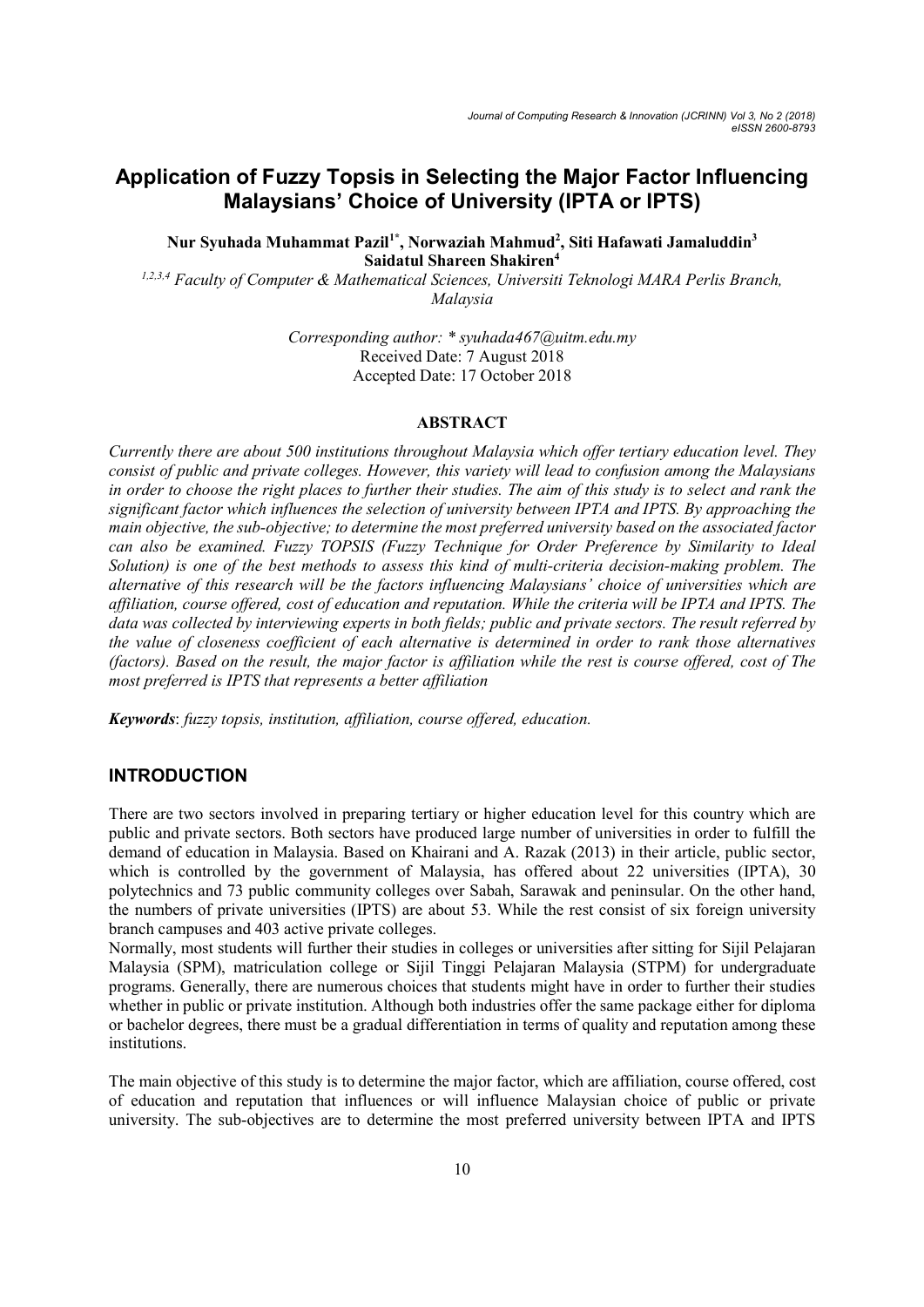among the Malaysians and to rank the importance of four chosen factors in influencing Malaysian choice of IPTA and IPTS

The data were collected through interview process. The researcher interviewed a person who is considered an expert in the field of the topic research. The expert was given a set of questionnaire. The questionnaire involve the ranking of alternatives for the criterion based on the linguistic scale that has been chosen for this research. Hence, the expert should tick on the scale given based on their significance. Since the questionnaire has been run using linguistic variable, therefore ,it must be converted into fuzzy number so that numerical decision making process could be done. The method used in this study is Fuzzy Technique for Order Preference by Similarity to Ideal Solution (TOPSIS).

The purpose of this study may help them to recognise the main factor to consider in order to choose an instituition to further their studies. Hence it may aid the decision making process of upcoming university students in choosing their study place. In addition, it can also be a reference for public and private universities themselves in order to determine their university image based on the experts' perspective. Hence, they can upgrade their quality to compete with others.

## RELATED WORKS

## Factors Influencing Malaysian Choice of University

Misran et al. (2012) had considered six factors that influence students in choosing university programmes which are the influence of surroundings, follow friends' selection, suitability with personality and interest, information from media, career history, cost of education and financial support. Based on the result obtained, they ranked the top three major factors are suitability with personal and interest, cost of education and information about the instituition from the media. While in Ramayah et al. (2003), students gave the highest ranking to issues such as financial, field of study, general academic reputation, location, social atmosphere, aculty teaching reputation, academic standard, and career prospect.

Affiliation or facilities is one of the fixed characteristics of a university (Ming, 2010). Some examples of educational affiliation are wi-fi, classrooms, laboratories' equipments and libraries. The efficiency of the services can also be categorised as a good facility. With the existence of good facilities, it will smoothen the learning process as well as making it convenient for the students physically and mentally. The students do not have to spend a lot of money in order to enjoy services that do not exist in the university. Hence, they can focus on their learning process only.

Normally, students who are from medium or low class income of families will consider this as one of the factors to choose their studiy place. So, in order to support the desire of the students to enter a university, there are so many financial aids offered to them such as student loans, scholarships, grants, and work-study programs (Kenayathulla & Tengyue, 2016).

The image of the university is also important in order to determine whether the university is a good enough or not. There are so many reason to increase the reputation of university. One of them is the career history of the alumni of the university. Besides, the reputation may also be influenced and distorted by the marketing strategies of the university. Hashim and Mahmood (2011) stated that one of the government agencies that provides the accreditation of a university is Malaysian Qualification Agency (MQA). In order to get the accreditation, a standard quality should be achieved.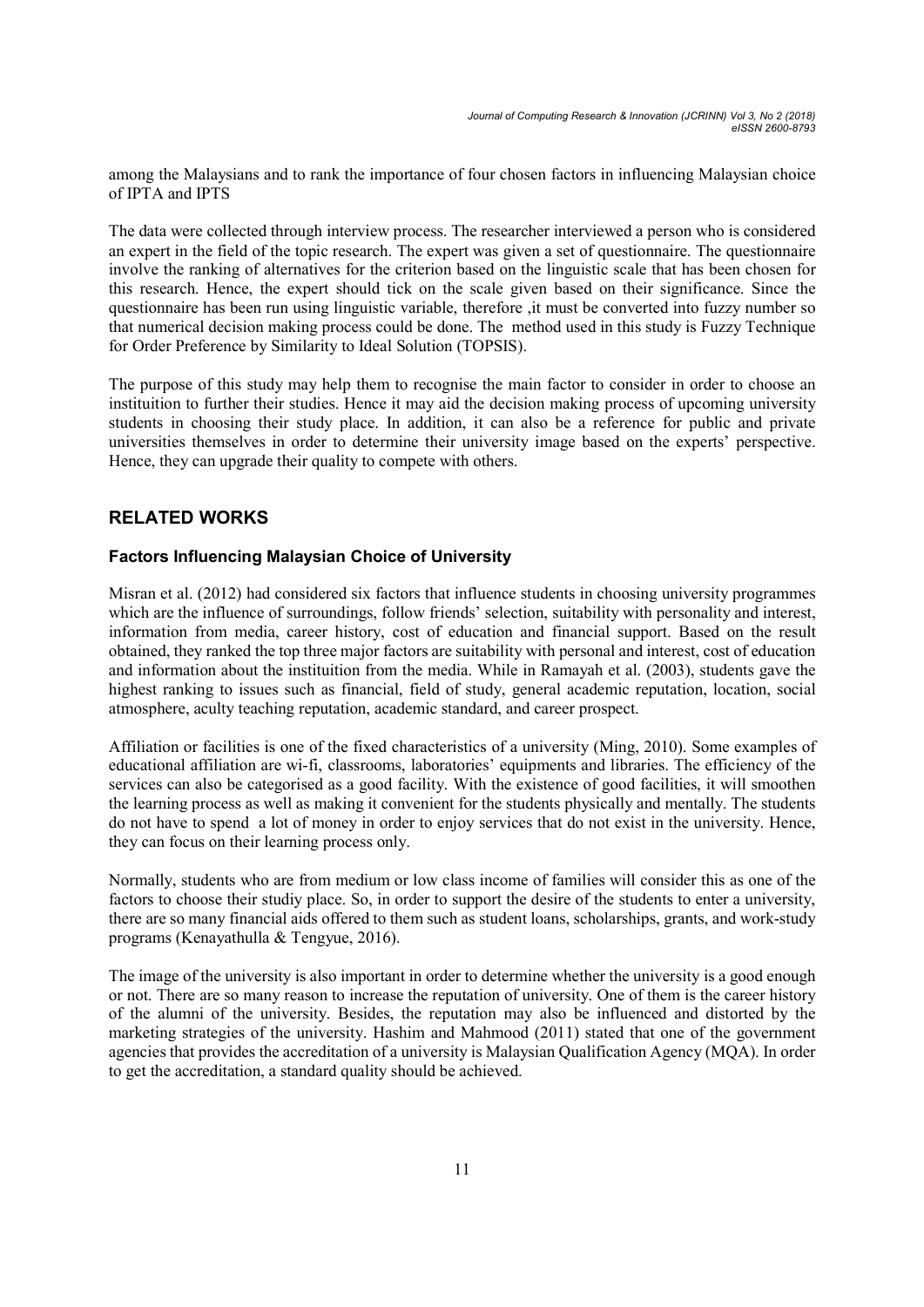## Application of Fuzzy TOPSIS

Fuzzy Technique for Order Preference by Similarity to Ideal Situation (TOPSIS) is one of the methods for solving MCDM (Multi Criteria Decision Making) problem. MCDM problem is frequently encountered in practice although it is a complex, multi-objective task due to uncertain data (Mavi et al., 2016). One example of scenario of MCDM problem is a group of people who intends to determine which brand of smartphone to buy based on certain criteria. For instance the criteria are price, screen size and battery life. The alternative is the brands of the smartphone. Hence, the decision makers will give their opinion on which criteria is more significant. Different decision makers will certainly have different opinions. There are several existing methods that can be applied to solve this problem which are Fuzzy Analytic Hierarchy Process (AHP), Fuzzy Technique for Order Preference by Similarity to Ideal Solution (TOPSIS), ELECTRE, rough sets theory and multi-objective programming (Choudhary & Shankar, 2012). These are called Multi-Criteria Decision Methods (MCDM).

## RESEARCH METHODOLOGY

### Step1: Determination of linguistic terms, membership functions and the weightage of evaluation criteria.

The linguistic variables for all criteria must be identified. This is because each linguistic variable will indicate a set of membership functions. Hence, determining the weightage of the evaluation criteria and the ratings of the alternatives is considered by linguistic terms. Table 1 shows the linguistic variable and corresponding triangular fuzzy numbers extracted by Chen (2000).

#### Table 1: Fuzzy Ratings for Linguistic Variables

| Linguistic  | Equally   | Weaklv                | Strongly  | <b>Very Strongtly</b> | Extremelv |
|-------------|-----------|-----------------------|-----------|-----------------------|-----------|
| Variable    | Important | Important             | Important | Important             | Important |
| Fuzzy Value | (0,1,3)   | (1,3,5)<br>$\sqrt{4}$ | (3,5,7)   | (5,7,9)               | (7,9,9)   |

## Step 2 : Construct the fuzzy decision matrix

The decision matrix is directly associated with the linguistic variables and the criteria alternatives. Assume that  $n$  is the number of criteria and  $m$  is the number of alternatives. Therefore, the fuzzy decision matrix will be obtained with  $m$  rows and  $n$  columns as in the following matrix:

| $A_1 \begin{bmatrix} x_{11} & x_{12} & x_{13} \end{bmatrix}$                                    |                                                              |  |       |
|-------------------------------------------------------------------------------------------------|--------------------------------------------------------------|--|-------|
| $\widetilde{D} = A_2 \begin{vmatrix} 1 & 1 & 12 & 13 \\ x_{21} & x_{22} & x_{23} \end{vmatrix}$ |                                                              |  | (1.1) |
|                                                                                                 | $A_3 \begin{bmatrix} x_{31} & x_{32} & x_{33} \end{bmatrix}$ |  |       |

By rows  $A_1, A_2, ..., A_m$  are alternatives which are referred to the factors that influence Malaysians' choice of public or private university. While by columns,  $C_1, C_2, ..., C_m$  are referred to the criteria that have been considered in order to rate the alternatives.

## Step 3: Aggregate the weightage of the criteria and alternatives

Assume that decision makers are equal to  $k$  th. If the fuzzy rating and importance weight of the  $k$  th decision maker, have the  $i$  th alternative and  $j$  th criteria, therefore the equation of weight of alternative and criteria are as follows respectively:

$$
\widetilde{x}_{ij} = (a_{ij}, b_{ij}, c_{ij})
$$
\n
$$
\widetilde{w}_{ij} = (x_{ij}, y_{ij}, z_{ij})
$$
\n(1.2)\n(1.3)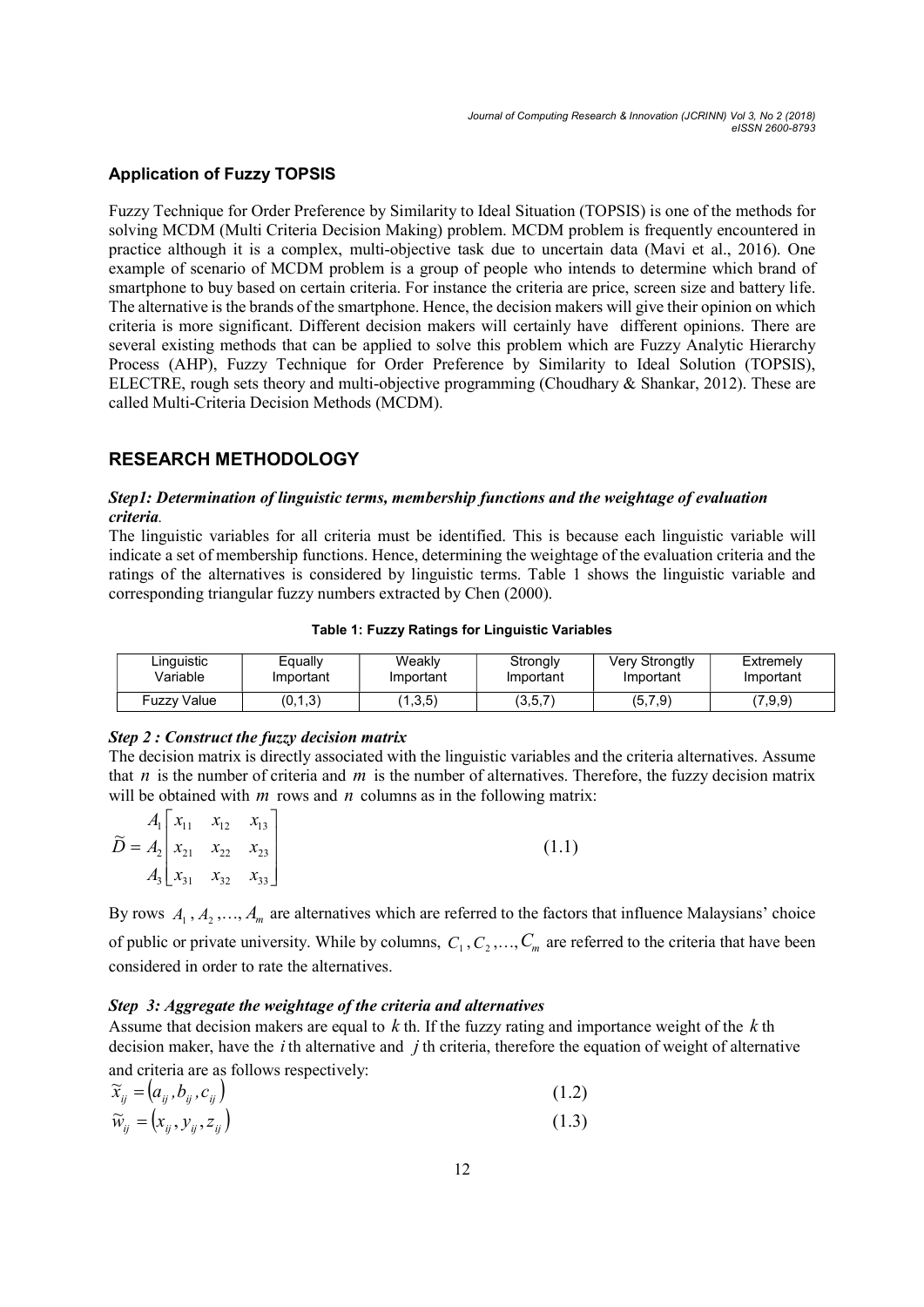#### Step 4 : Normalize the fuzzy decision matrix

ij

a

ij

 $b_i$ 

 $\setminus$ 

ij

 $c_i$ 

Normalization of fuzzy decision matrix is accomplished using linear scale transformation. The calculation is as follows:

$$
\widetilde{r}_{ij} = \left(\frac{a_{ij}}{c_j}, \frac{b_{ij}}{c_j}, \frac{c_{ij}}{c_j}\right) \text{and } c_j^+ = \max c_{ij} \text{ (benefit)} \tag{1.4}
$$
\n
$$
\widetilde{r}_{ij} = \left(\frac{a_j^-}{c_{ij}}, \frac{a_j^-}{b_{ij}}, \frac{a_j^-}{a_{ij}}\right) \text{and } a_j^- = \min a_{ij} \text{ (cost)} \tag{1.5}
$$

If in the factors that influence Malaysians' choice of public or private university criteria indicates the benefit, use formula in Eqn. (1.4). Otherwise, for the criteria which represent the cost in normalization of matrix formula in Eqn. (1.5) is used. In the quality evaluation the cost benefit criteria will be used. The normalized fuzzy decision matrix can be represented by equation 1.6:

$$
\widetilde{R} = \left[ \widetilde{r}_{ij} \right]_{m \times n}, i = 1, 2, ..., n; j = 1, 2, ... J
$$
\n(1.6)

where  $r_{ij}$  is the normalized value of  $x_{ij} = (a_{ij}, b_{ij}, c_{ij})$ .

## Step 5 : Calculate the weighted normalized fuzzy decision matrix

The weighted normalized fuzzy decision matrix V is computed by multiplying the weights,  $w_{ii}$  of evaluation criteria with the normalized value  $r_{ij}$  from fuzzy decision matrix. The weighted normalized decision matrix can be represented by equation 1.7:

$$
\tilde{V} = [\tilde{v}_{ij}]_{n \times j}, i = 1, 2, ..., n; j = 1, 2, ..., n
$$
\n(1.7)

Where  
\n
$$
\widetilde{v}_{ij} = \widetilde{r}_{ij} \left( . \right) \widetilde{w}_i \tag{1.8}
$$

## Step 6 : Determine the Fuzzy Positive-Ideal Solution (FPIS  $A^+$ ) and Fuzzy Negative-Ideal Solution  $(FNIS A^{-})$

According to the weighted normalized fuzzy decision matrix, in this step determine the positive and negative displacement from the ideal solution. Their ranges belong to the closed interval [0,1]. FPIS and FNIS are defined as triplet  $(1,1,1)$  or  $(0,0,0)$ , otherwise the values determined by using the following formula: duation criteria with the normalized value  $r_y$  from lizzy decision matrix. The weighted normalized<br>  $= \int_{\tilde{v}}^{\tilde{v}} \int_{\tilde{w}_{\text{avg}}^{\tilde{v}}} f(t) = 1, 2, ..., n$  (1.7)<br>  $= \int_{\tilde{v}}^{\tilde{v}} \int_{\tilde{w}_{\text{avg}}^{\tilde{v}}} f(t) = 1, 2, ..., n$  (1.7)<br>

$$
A^* = (\nu_1, \nu_2, ..., \nu_n), \tilde{\nu} = max \{\nu_{ij}\}\
$$
  

$$
A^- = (\nu_1, \nu_2, ..., \nu_n), \tilde{\nu} = min \{\nu_{ij}\}\
$$
 (1.10)

#### Step 7 : Calculate the distance of each alternative from FPIS and FNIS

In order to calculate the distance between two triangular fuzzy numbers, the formula used is as follows:

$$
d_{\nu}(a,b) = \sqrt{\frac{1}{3} \left[ (a_1 - b_1)^2 + (a_2 - b_2)^2 + (a_3 - b_3)^2 \right]}
$$
 (1.11)

However, to find the distance of each alternative from FPIS,  $(b_1, b_2, b_3)$  must be equal to  $(1,1,1)$  while FNIS must be equal to  $(0,0,0)$ .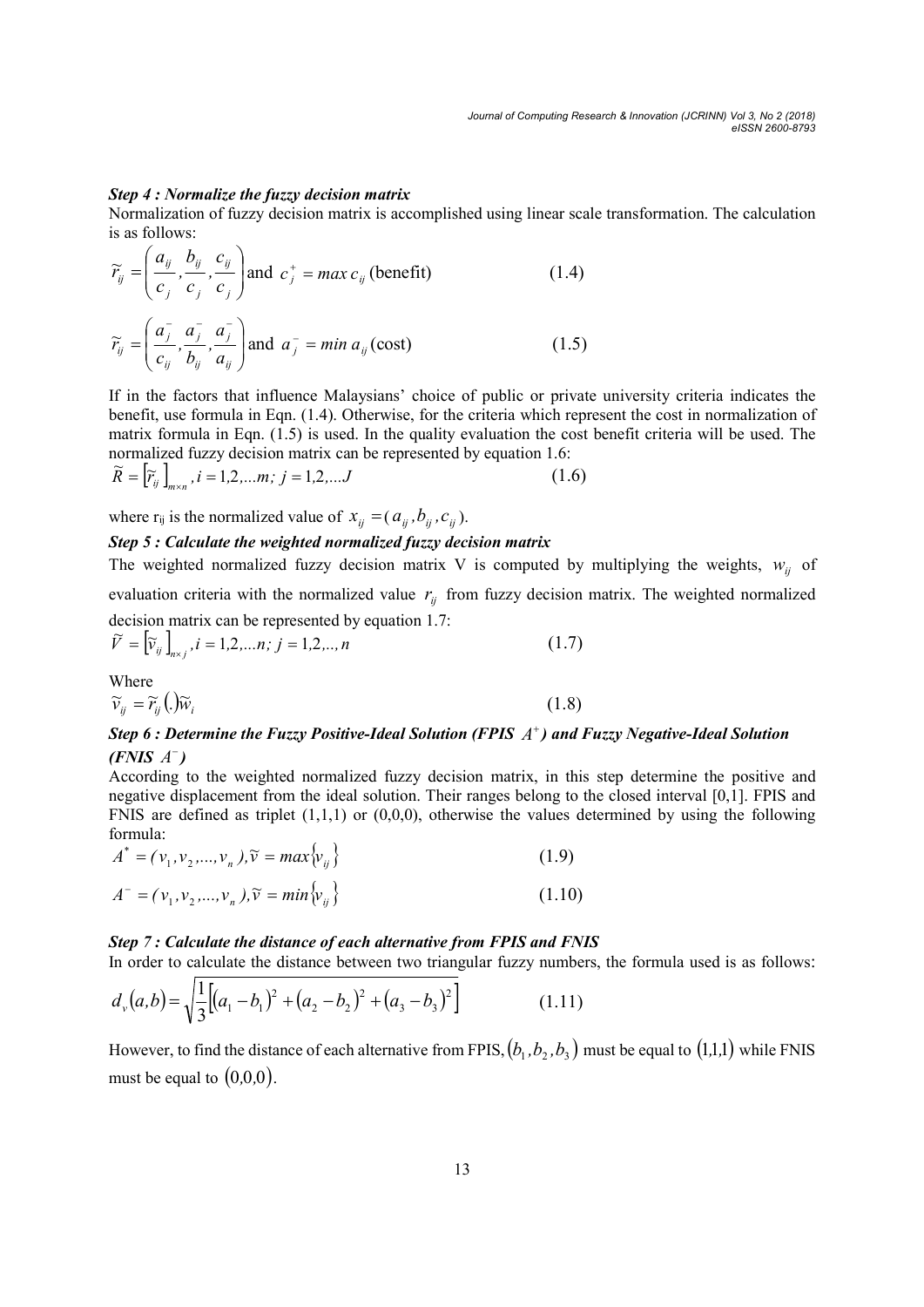Journal of Computing Research & Innovation (JCRINN) Vol 3, No 2 (2018) eISSN 2600-8793

Journal of Computing Research & Innovation (JCRINN) Vol 3, No 2 (2018)  
\n
$$
d_i^+ = \sqrt{\frac{1}{3} \left[ (\tilde{v}_1 - 1)^2 + (\tilde{v}_2 - 1)^2 + (\tilde{v}_3 - b)^2 \right]}
$$
\n
$$
d_i^- = \sqrt{\frac{1}{3} \left[ (\tilde{v}_1 - 0)^2 + (\tilde{v}_2 - 0)^2 + (\tilde{v}_3 - 0)^2 \right]}
$$
\n(1.12)  
\nWhere  $(a_1, a_2, a_3)$  is the value of Fuzzy Positive Ideal Solution (FPIS) of the alternatives and Fuzzy Negative Ideal Solution (FNIS) of the alternatives.

Where  $(a_1, a_2, a_3)$  is the value of Fuzzy Positive Ideal Solution (FPIS) of the alternatives and Fuzzy Negative Ideal Solution (FNIS) of the alternatives.

#### Step 8 : Calculate the closeness coefficient

The closeness coefficient CCi is defined to determine the ranking order of all alternatives. The index CCi indicates that the alternative is close to the FPIS( $d^+$ ) and far from the FNIS( $d^-$ ). The closeness coefficient of each evaluated teacher quality can be calculated as:

$$
CC_i = \frac{d_i^+}{d_i^+ + d_i^-}
$$
 (1.14)

#### Step 9: Rank the order of all alternatives.

The ranking of alternatives is carried out based on the calculated closeness coefficients. The alternative with the highest coefficient represents the best alternative.

## RESULT AND DISCUSSION

The alternatives (affiliation, cost of education, course offered and reputation) and criteria (IPTA and IPTS) were rated by their importance or significance by referring to the linguistics rating variables as shown in Table 1. Table 2 shows the results after transferring the linguistic scale into Fuzzy number.

|      | Affiliation           | of Education<br>Cost | Course Offered                       | Reputation   |
|------|-----------------------|----------------------|--------------------------------------|--------------|
| 'PTA | .7.9)<br>$\mathsf{v}$ | つにつ<br>، ب. ب        | (2.57)<br>$\cup$ , $\cup$ , $\prime$ | (5.7.9)      |
| IPTS | .9.9                  | (7.9.9)              | (7.9.9)                              | .7.9<br>(5,7 |

The decision matrix is later created according to the above information. The decision matrix is actually the average of experts' opinions about the alternatives in each criteria. However, since the number of expert in this study is one, hence the value of each alternative in the decision matrix remains the same. On the other hand, the weight of each alternative and criterion should be calculated. The fuzzy decision matrix is used to find the weight. Normalization of data is needed to store each row of data only once in order to avoid data anomalies. Fuzzy decision matrix is normalized into two ways, benefit criteria and cost criteria .By using the value of weighted and normalization aggregated fuzzy decision matrix for benefit and cost criteria, the weighted normalized aggregation fuzzy decision matrix was obtained. The Eq. (1.9) and (1.10) are used to find Fuzzy Positive Ideal Solution (FPIS) and Fuzzy Negative Ideal Solution (FNIS). Hence, after getting the value of FPIS and FNIS, the distance of each alternative from FPIS and FNIS were calculated to determine the positive and negative displacement from the ideal solution. Last but not least is ranking the order of all four factors. This technique allows or will allow the decision maker to choose the most feasible alternative.

According to the Table 3, the ranking order of these four alternatives is affiliation, reputation, course offered and cost of education respectively. If the distance of factor closer to FPIS, then it will be the first one in the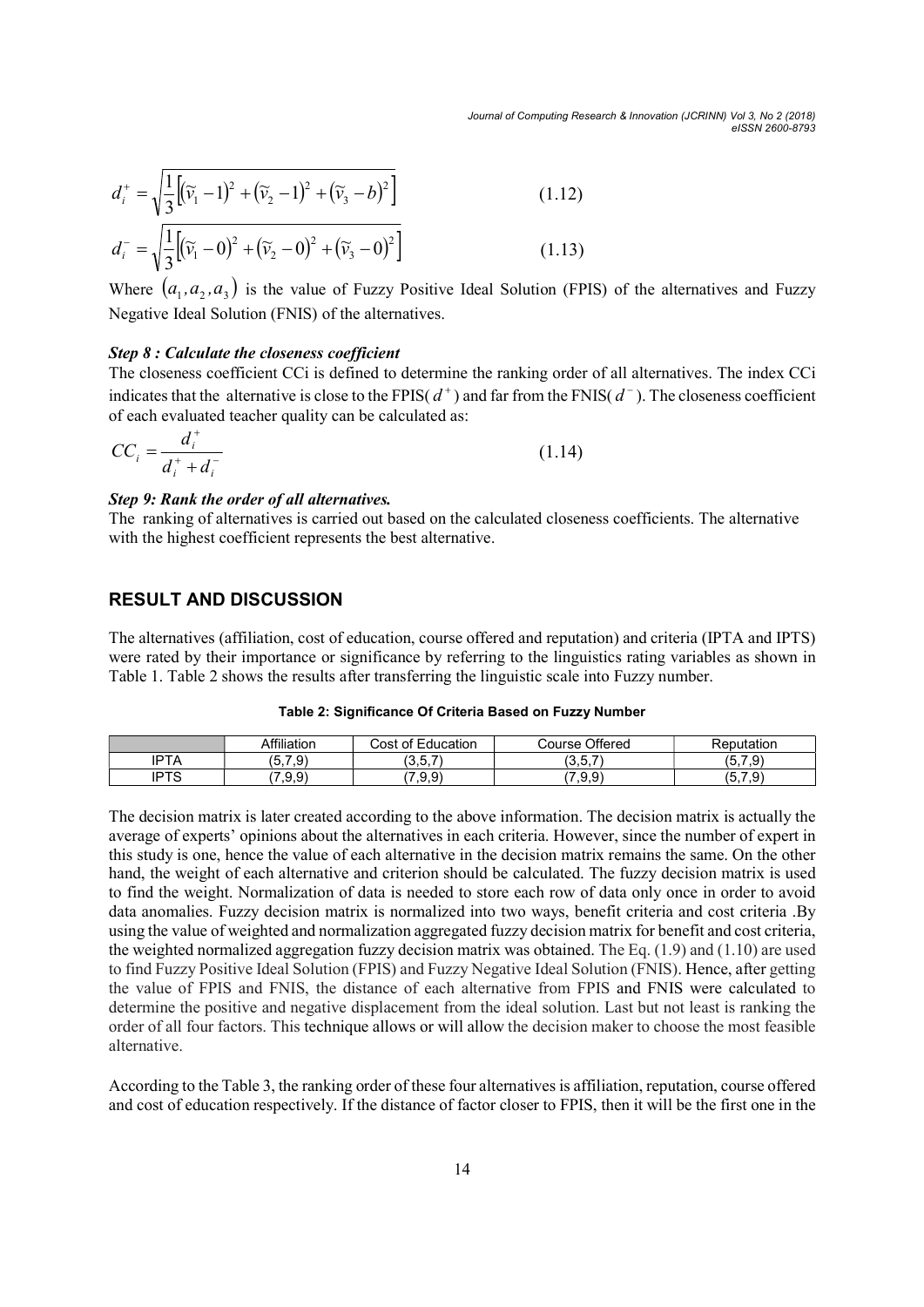ranking. On the other hand, if the alternative is the nearest from FNIS, it will also be the last one in the rank.

|                      | Positive<br>Displacement,<br>d+ | Negative<br>Displacement,<br>d- | <b>Closeness</b><br>Coefficient,<br>$d_i^*$<br>$d_i^+ + d_i^-$ | Ranking the<br>Alternative |
|----------------------|---------------------------------|---------------------------------|----------------------------------------------------------------|----------------------------|
| Affiliation          | 19.68                           | 6.73                            | 0.75                                                           |                            |
| Cost of<br>Education | 19.68                           | 9.13                            | 0.68                                                           | 3                          |
| Course<br>offered    | 19.68                           | 9.13                            | 0.68                                                           | 3                          |
| Reputation           | 15.43                           | 6.73                            | 0.70                                                           | 2                          |

#### Table 3: Fuzzy TOPSIS Result

## CONCLUSION AND RECOMMENDATION

According to the results, the major objective of this research was achievable. According to the value of closeness coefficient of the alternatives (four factors), it was seen that affiliation had the highest coefficient value which is 0.75 and ranked as the first. Therefore, the affiliation of university is recommended as the main factor that should be considered in choosing university. Hence, based on the decision maker's opinion, the institution that is most preferred is IPTS that represents a better affiliation. The last objective of this research is to rank the four factors by their importance. The factor that was ranked as the second important is the reputation of the university. The value of closeness coefficient is 0.70. While the third place is shared by two factors that have similar weightage in choosing a university. The factors are cost of education and course offered. Thus, the ranking was successfully made after taking into account the multiple criteria.

In future, it is recommended that the researcher to try for more experts to get more precise criteria. The researcher can try other multi-criteria techniques in MCDM like Fuzzy AHP, ELECTRE, rough sets theory and multi-objective programming to confirm the objective of this study. Besides, they can also add more alternatives (factors) in consideration. Furthermore, Fuzzy TOPSIS can also be applied in other cases of study in order to solve multi-criteria decision-making problem.

## **REFERENCES**

- Chen, C. T. (2000). A fuzzy approach for supplier evaluation and selection in supply chain management. International Journal of Production Economics, 102, 289-301.
- Choudhary, D., & Shankar, R. (2012 An STEEP-fuzzy AHP-TOPSIS framework for evaluation and selection of thermal power plant location : A case study from India, *Energy*, 655–671.
- Hashim, R., & Mahmood, R. (2011). Comparing commitment to service quality among academic staffs in private and public Malaysian universities, Journal of International Management Studies, 6.1, 1-8.
- Kenayathulla, H. B. & Tengyue, Z. (2016). Student loans in Malaysia and China: Equity, efficiency and adequacy. Malaysian Online Journal of Educational Management, 4(1), 64–85.